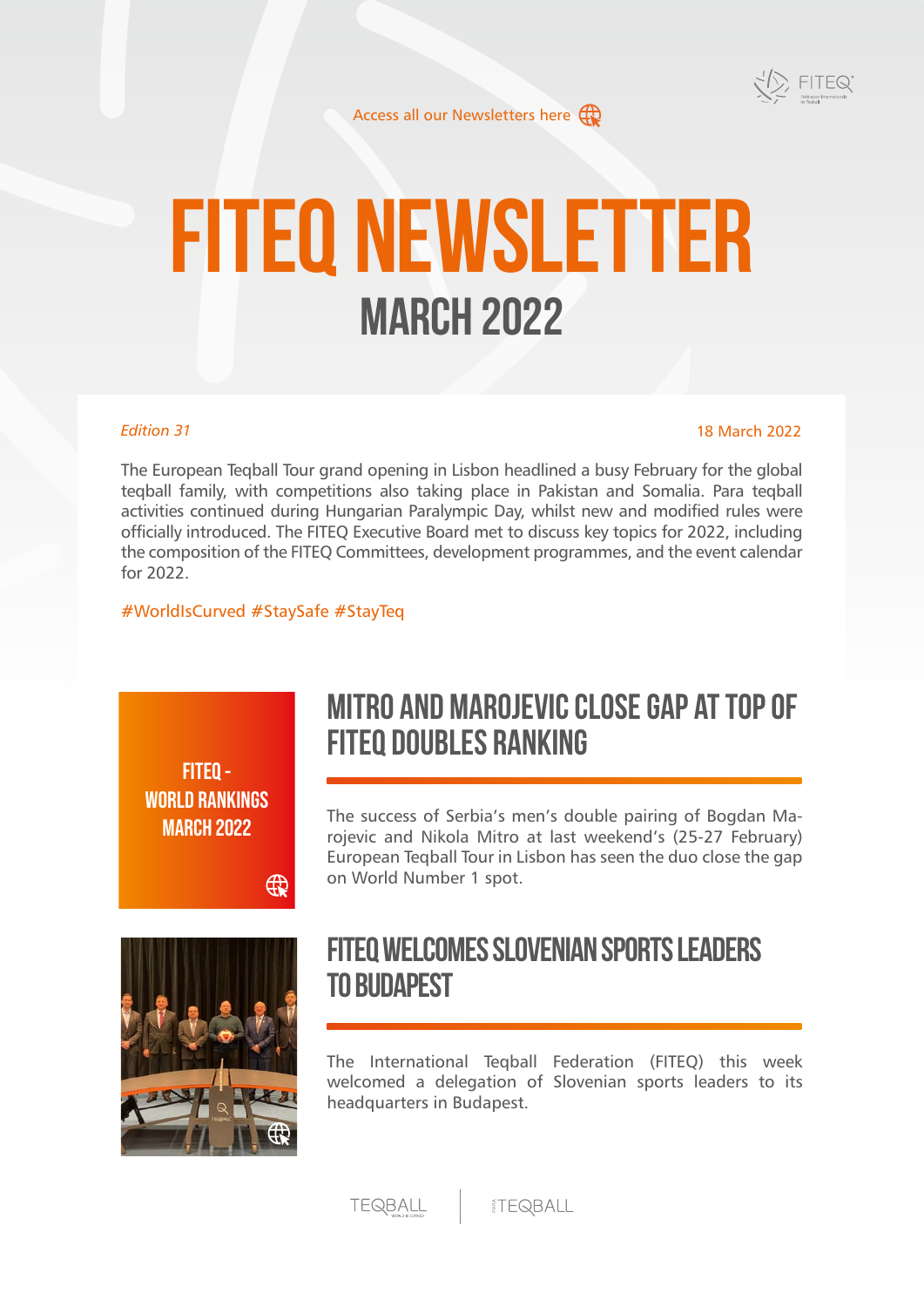



## **Mallorca's rising stars eye major titles in 2022**

Mallorca will soon have its first official teqball club after the 2021 Teqball World Championships captured the imaginations of local athletes.



# **Pakistan's media compete in teqball competition**

Leading sports journalists from across Pakistan competed in a Media Sports Gala Teqball Championships in the province of Khyber Pakhtunkhwa.



# **Somali Teqball Federation targets youth communities**

The Somali Teqball Federation is organising a national tournament from 20-28 February.



# **Singapore Teqball Federation sets out plans to open national training centre**

The Singapore Teqball Federation has announced plans to open a national training centre this year.

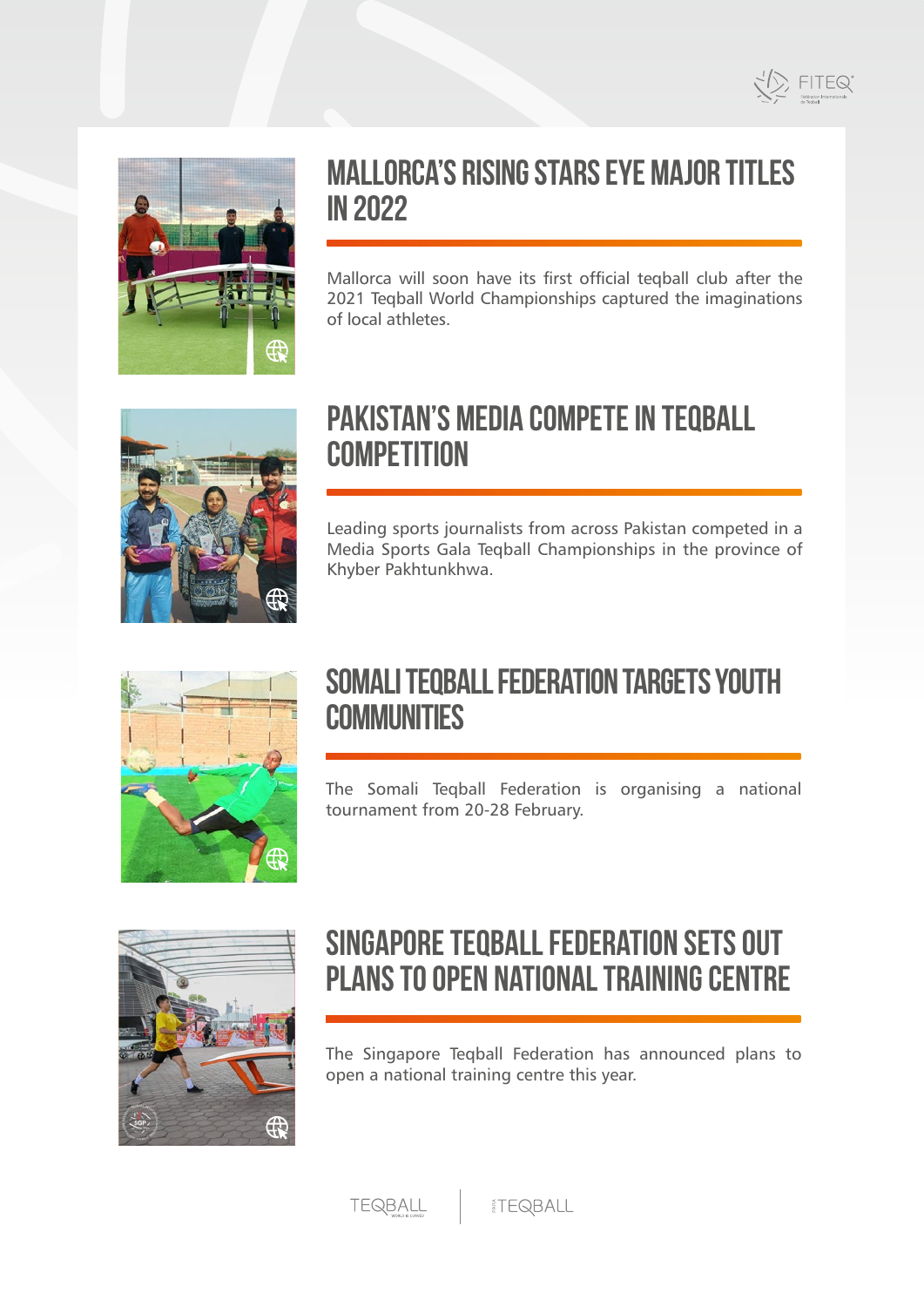



# **Panama Teqball Federation targets youth engagement**

The Panama Teqball Federation is looking to increase youth engagement in teqball by partnering with schools across the country.



# **Gender equality is at the heart of Ghana's teqball development**

The emphasis on gender equality in the development of teqball and para teqball in Ghana is clear to see following the establishment of the first all-women teqball club in the country.



# **FITEQ Executive Board meets for first time in 2022**

The FITEQ Executive Board held its first meeting in 2022, with the Board members elected at the 2021 FITEQ General Assembly in attendance for the first time.



# **Teqball family joins Hungarian Paralympic Day celebrations**

The teqball family showed its support for the Hungarian Paralympic Day today (22 February) with a series of para teqball activities in Budapest.

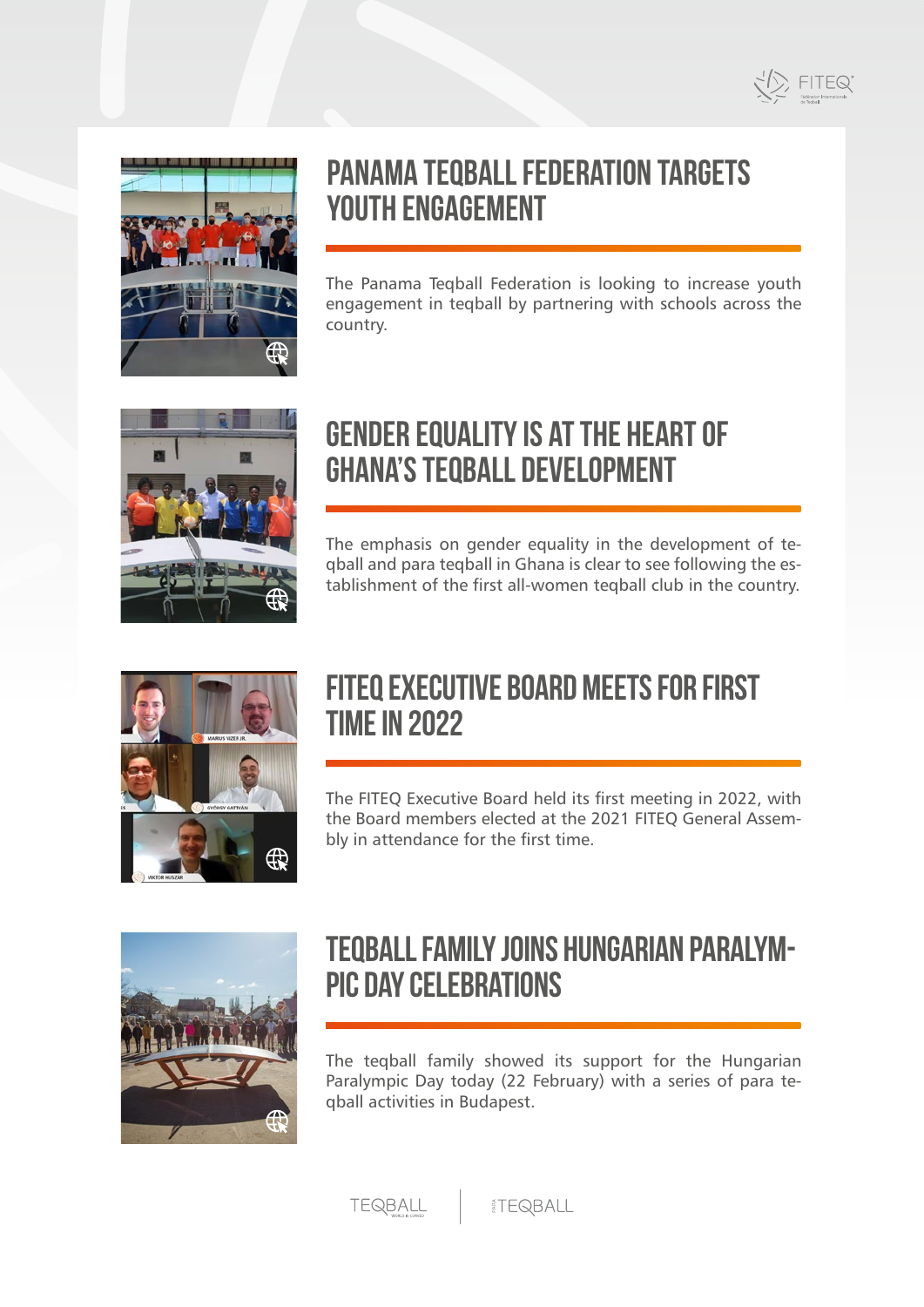

# **Para Teqball rules updated following global consultation**

The Official Rules and Regulations of Para Teqball have been updated following a global consultation with athletes, coaches, and National Federations.



**[PARE TEQBALL](https://www.fiteq.org/news/-188) RULES**

 $\bigoplus$ 

# **European Teqball Tour 2022 set for grand opening in Lisbon**

The first European Teqball Tour event of 2022 will get underway in style in Lisbon, Portugal this week.



# **Men's doubles and mixed doubles world champions win gold at European Teqball Tour**

The first European Teqball Tour event of 2022 in Lisbon, Portugal saw 2021 Teqball World Championships men's doubles winners continue their winning form.